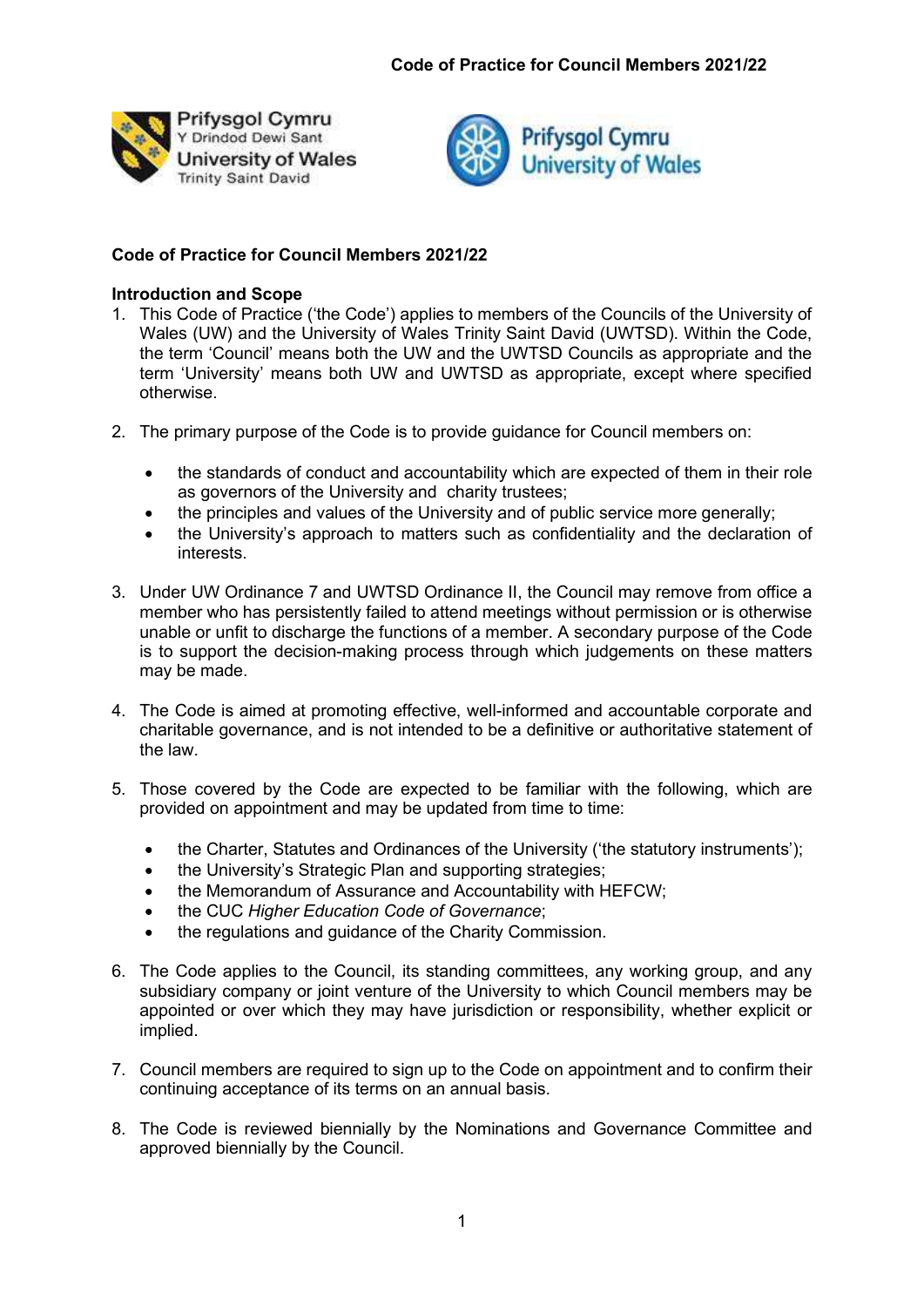## Principles and Values

9. Council members are expected to follow the Seven Principles of Public Life set out by the Committee on Standards in Public Life (the Nolan Committee, May 1996). These are:

### Selflessness:

Holders of public office should take decisions solely in terms of public interest. They should not do so in order to gain financial or other material benefits for themselves, their family, or their friends.

## Integrity:

Holders of public office should not place themselves under any financial or other obligation to outside individuals or organisations that might influence them in the performance of their official duties.

## Objectivity:

In carrying out public business, including making public appointments, awarding contracts, or recommending individuals for rewards and benefits, holders of public office should make choices on merit.

#### Accountability:

Holders of public office are accountable for their decisions and actions to the public and must submit themselves to whatever scrutiny is appropriate to their office.

## Openness:

Holders of public office should be as open as possible about all the decisions and actions that they take. They should give reasons for their decisions and restrict information only when the wider public interest clearly demands.

#### Honesty:

Holders of public office have a duty to declare any private interests relating to their public duties and to take steps to resolve any conflicts arising in a way that protects the public interest.

#### Leadership:

Holders of public office should promote and support these principles by leadership and example.

10. The University is committed to creating an inclusive learning and working community which is free from discrimination, harassment and victimisation, and where all staff and students are supported, feel respected and can show their potential. It aims to achieve a culture of openness in which people feel safe and valued and in which there are good interpersonal relationships. Council members are expected to display the same behaviours expected of staff and students.

# Functions and Powers of the Council

11. Members of Council are responsible for exercising the functions and powers set out in the statutory instruments. The accompanying Scheme of Delegation sets out where decisionmaking authority in the name of, or on behalf of, the Council resides, and where this authority can and has been delegated. If a Council member thinks that the Council or a standing committee will be in contravention of its powers by taking a particular decision, he or she should immediately discuss the issue with the Chair or the Clerk.

# Collective Responsibility

12. Any decision of the Council (including any decision of a standing committee on a matter delegated to it by the Council), even when it is not unanimous, is a decision taken by the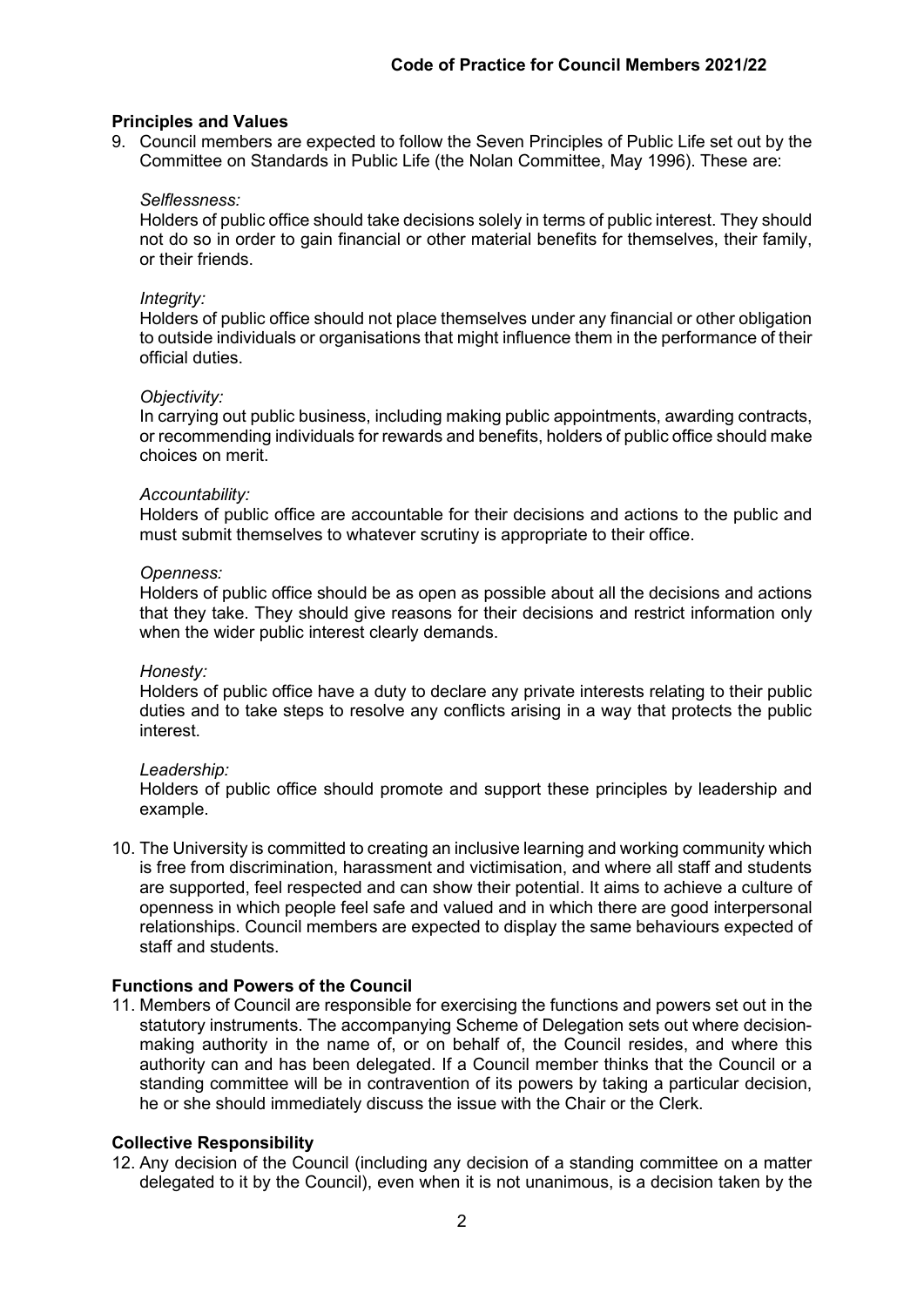Council collectively. Individual Council members have a duty to stand by the decision, whether or not they were present at the meeting at which the decision was taken. No Council member can act on his/her own without the proper authority from the Council and all carry equal responsibility for decisions made.

13. If a Council member disagrees with a decision taken by the Council or a committee, his or her first duty is to have any disagreement discussed and, if requested, recorded in the minutes. If the individual still strongly disagrees, he or she should consult the Chair and, if necessary, raise the matter again with the Council when it next meets. If no ordinary meeting is scheduled, reference should be made to the procedure for calling a special meeting. Alternatively, the Council member may decide to offer his or her resignation from office.

# Attendance at Meetings

- 14. A high level of attendance at meetings of the Council and its committees is expected so that members can perform their functions properly. A Council member who is unable to attend relevant meetings and events on a regular basis should offer his or her resignation from office. An annual audit of attendance is undertaken by the Clerk and the outcomes are reported to the Chair in order to inform individual appraisals.
- 15. As noted above, under UW Ordinance 7 and UWTSD Ordinance II, the Council may remove from office a member who has been persistently absent from meetings of the Council without permission.

# **Confidentiality**

- 16. It is important that Council and its committees have full and frank discussions in order to take decisions collectively. Such discussions are possible only when there is trust between members and a shared understanding of corporate responsibility. Council members are therefore expected to keep discussions and views expressed by individual members confidential. The duty of confidentiality continues even after an individual has ceased to be a member.
- 17. Council papers and minutes are classified into those which are unrestricted (available to members of the University and the public after the meeting); restricted (confidential to Council members); and reserved (confidential to independent and co-opted members of Council, normally because they relate to an individual member of staff or an individual student). Council members are expected to observe the classification of items and to treat the material accordingly. As above, the duty of confidentiality continues even after an individual has ceased to be a member.
- 18. Council members should not make statements to the press or media or at any public meeting relating to the University without having first obtained the approval of the Chair or, in his or her absence, the Vice-Chair.

# Conflicts of Interest and Loyalty

- 19. Charity trustees are required by law to act only in the best interests of their charity. A conflict of interest is defined by the Charity Commission as any situation in which a trustee's personal interests or loyalties could, or could be seen to, prevent the trustee from making a decision only in the best interests of the charity. Conflicts of interest usually arise where either there is a potential financial or measurable benefit directly to a trustee, or indirectly through a connected person; or a trustee's duty to the charity may compete with a duty or loyalty they owe to another organisation or person.
- 20. A conflict of loyalty is defined by the Charity Commission as a conflict of interest that arises because, although the affected trustee does not stand to gain any benefit, the trustee's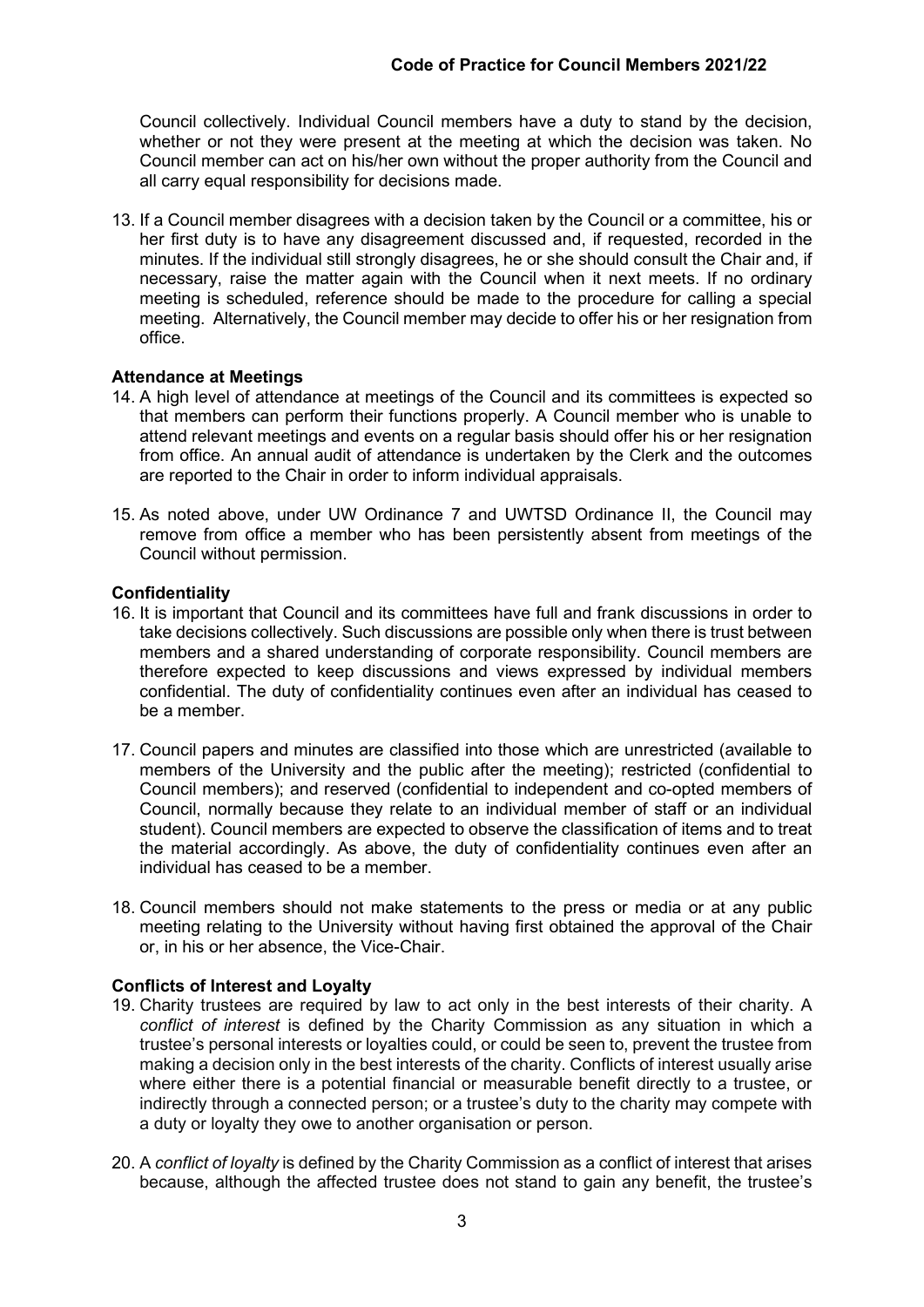decision making at the charity could be influenced by his or her other interests. The University also uses the term 'duality of interest' to describe this situation. In accordance with Charity Commission guidance CC29 section 4.5, the trustees may decide that, where such a conflict of interest poses no risk or a low risk to decision-making in the best interests of the charity, the affected trustee, having declared the interest, may participate in decision-making.

- 21. Members of Council must seek to avoid putting themselves in the position where there is a conflict (actual or potential) between their personal or professional interests and loyalties and their duties to the Council or its committees. They should not allow any conflict of interest or loyalty to arise that might interfere with the exercise of their independent judgement.
- 22. To this end, Council members are expected to:
	- make an annual declaration of interests to the University at the start of each academic year, providing the details requested and using the format prescribed by the Clerk;
	- seek written approval from the Chair prior to engaging in any new external activity or business development which may have a bearing, either direct or indirect, on the work of the University;
	- inform the Clerk of any changes to their circumstances during the year which have a bearing on their declaration of interests;
	- at the start of each meeting, proactively identify and inform members of any specific item on which their declared interests may have a bearing and, if required by the Chair, not take part in the relevant discussion or decision-making, or leave the meeting at the appropriate point;
	- at the end of each meeting, declare any unforeseen conflict of interest or loyalty that has arisen during the discussion;
- 23. In all cases where a conflict has been identified at a meeting, the minutes of the discussion will record the process that has been followed and the level of participation that has been permitted.
- 24. An annual register of interests is compiled by the Clerk and published on the University website.
- 25. Council members are not treated as having an interest in any matter by reason only of their (or a close relative, i.e. parent, sibling or child) being a member of staff or a student of the University. The exception to this is set out in Statute XI where a pecuniary benefit is conferred on a member of the Council.
- 26. The annual declaration of interests is also used as a mechanism to confirm Council members' continuity eligibility to act as charity trustees. Council members must inform the Clerk immediately of any changes to their circumstances which have a bearing on their eligibility to be a trustee.

# The UWTSD Group and University-appointed Directors of Companies

27. UWTSD is part of the UWTSD Group, a dual sector structure which includes Coleg Sir Gâr (CSG), Coleg Ceredigion and a number of subsidiary companies. Some of the companies are also charities. UWTSD is the sole member of CSG, and Coleg Ceredigion is a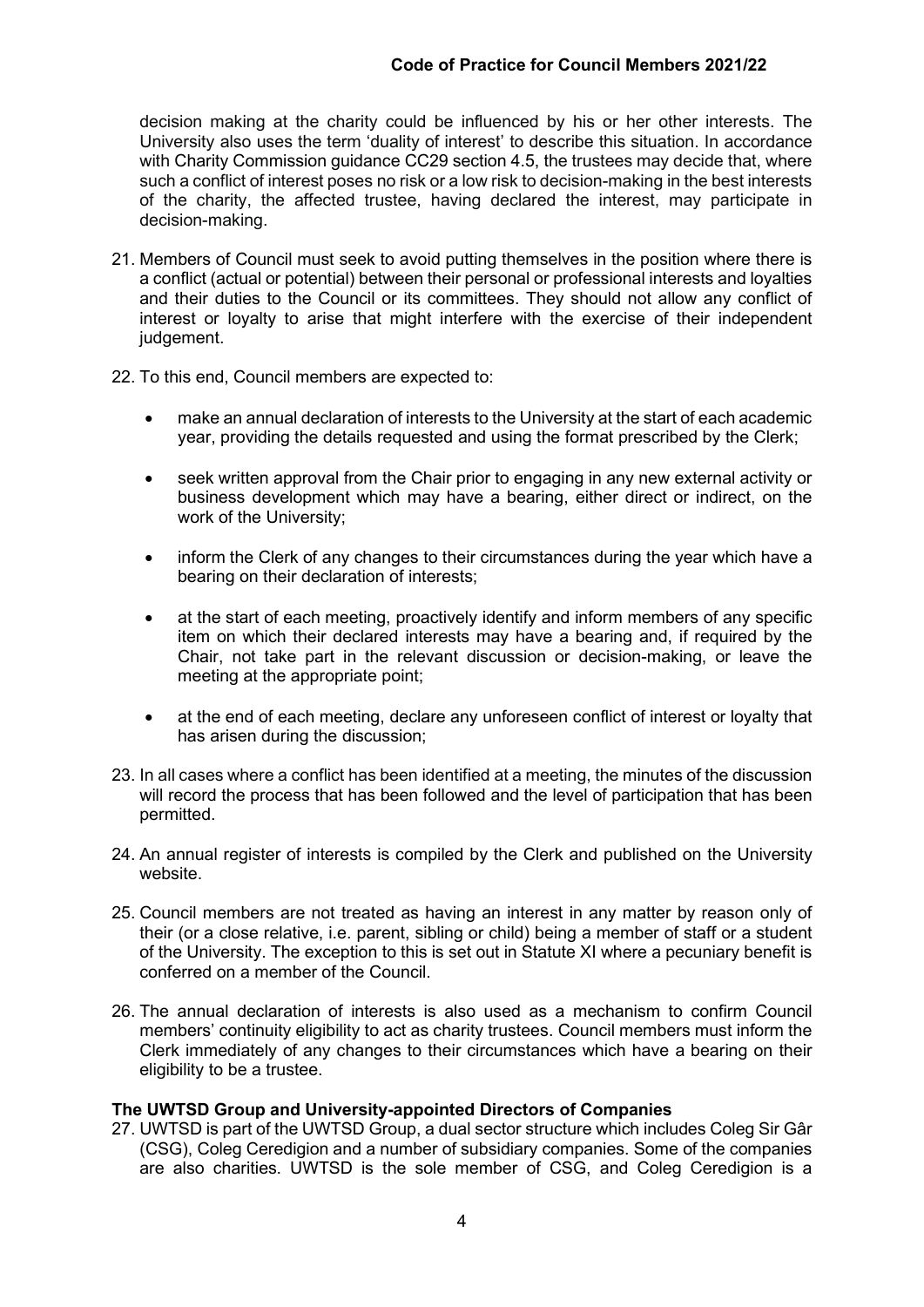subsidiary of CSG. UW is not part of the UWTSD Group and has a number of its own subsidiary companies.

- 28. From time to time the University may appoint a Council member to act as a director of one of its subsidiary companies, to represent the University's interests as a member or shareholder of that company. If the company is also charity, the director will be a trustee of the charity. In such cases, the member may be seen to have a duality of interest.
- 29. In addition to charity law, the Companies Act 2006 sets out the law relating to conflicts of interests affecting directors. The general procedures set out above enable Universityappointed directors to comply with their duties towards the University. However, a University-appointed director also has a statutory duty under company law to avoid a situation where s/he has, or could have, a direct or indirect interest which conflicts, or possibly may conflict, with the company's interests.
- 30. Many companies have their own codes of practice or conduct, which include policies to enable their directors to comply with their statutory duty to avoid conflicts. The University expects any University-appointed director to either comply with the policy of the company of which they are a director; or, where such a policy does not exist or is inadequate, to alert the University accordingly.
- 31. Occasionally the duties a University-appointed director owes to the University may conflict with the duties that he or she owes to the company. If a University-appointed director is unsure about whether a particular situation amounts to a conflict of interest, s/he should discuss the matter with the Clerk and, where applicable, the company secretary. Exceptionally, and with the approval of the Chair of Council, the advice of the Visitor may be sought and a University-appointed director may be required to step down as a director where the conflicting duties cannot be managed to the benefit of both the University and the company.

# Duality of Interest between the University of Wales and the University of Wales Trinity Saint David Councils

- 32. UW and UWTSD have signed a legal Deed committing them to the establishment of joint governance and administrative arrangements so that both operate in a combined way, subject to the terms of their respective Charters and law. In accordance with the Deed, the Councils of both universities have established integrated governance arrangements, whereby they (and their committees) comprise a common core of governors. Their operation must be in accordance with the requirement under charities law to be able to hold valid and quorate meetings with unconflicted quora.
- 33. In practice, therefore, an unconflicted quorum of the UW Council is required in respect of a decision on any matter pertaining to UWTSD and an unconflicted quorum of the UWTSD Council is required in respect of a decision on any matter pertaining to UW. Common standards and policies require the approval of both Councils.
- 34. To give effect to these requirements, it is expected:
	- (a) that the Clerk will be mindful of, and make the Chair aware of, any forthcoming item of business which may require an unconflicted quorum;
	- (b) that, when an item of business has been so identified, the process set out in Charity Commission guidance CC29 section 4.5 will be followed, so that:
		- Council members who are members of both the UW and the UWTSD Councils will declare a duality of interest;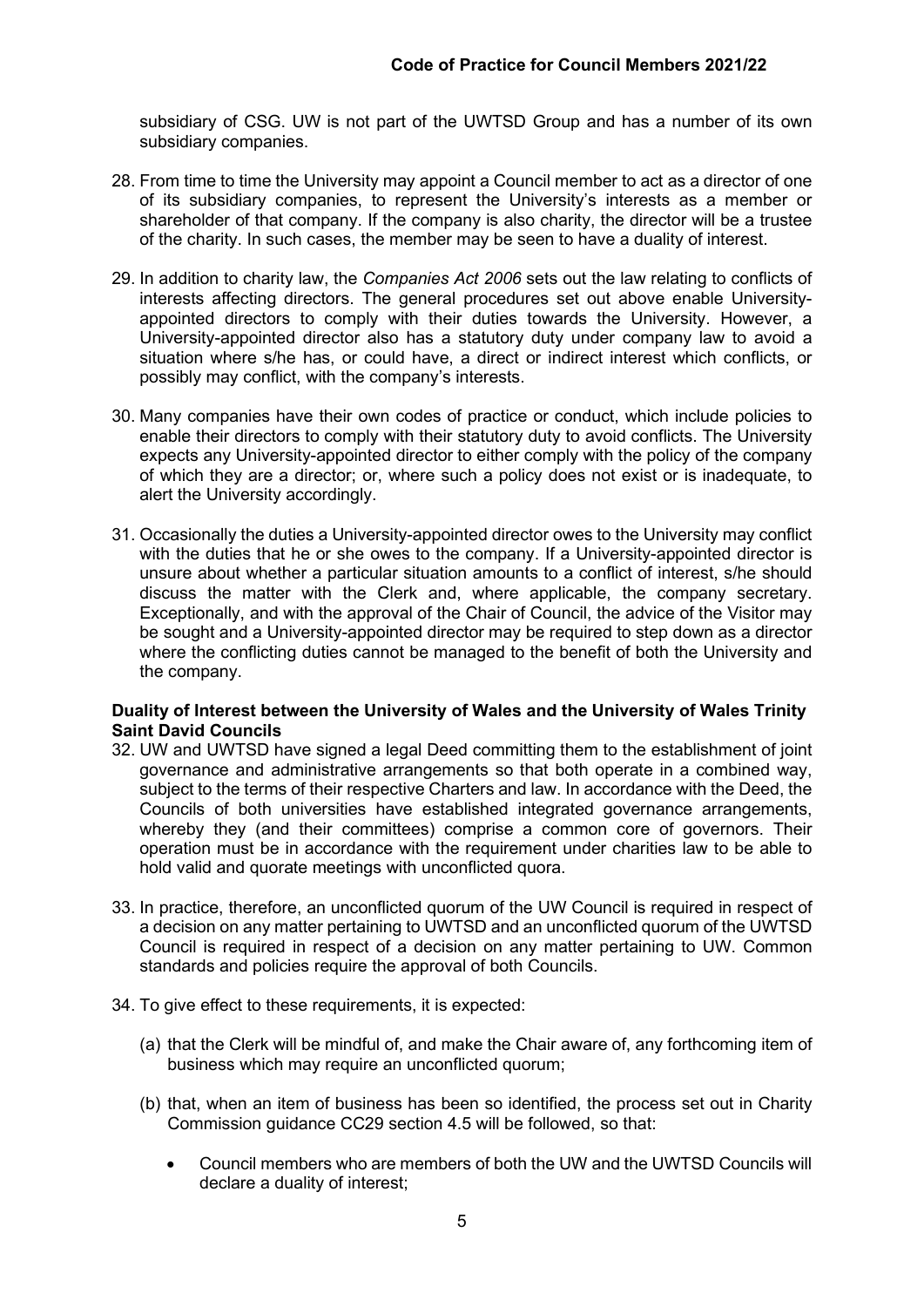- it will then be for the relevant Council to determine whether: the duality of interest is such that the relevant member(s) must not vote and will not be counted in the quorum; or that the duality of interest is a conflict of loyalty, is low risk in the context of the circumstances and the decision to be made, and hence that the relevant member(s) can vote and be counted in the quorum;
- the minutes of the discussion will record the process that has been followed and the level of participation that has been permitted.

## Induction and development

- 35. Following appointment Council members must participate in the induction arranged for them by the University. Thereafter they are expected to take part in development events and activities organised by the University to support them in their role. Such events may be provided internally or externally.
- 36. Appraisal of Council members is undertaken annually by the Chair through meetings with individual governors, the generic outcomes of which are reported to the Nominations and Governance Committee.

## University Regulations, Policies and Procedures

37. Council members have a duty to ensure they are fully aware of and comply with University regulations, policies and procedures such as the Financial Regulations, and material on data protection, intellectual property, bribery, and equality and diversity. They must also recognise their responsibility under relevant health and safety legislation and comply with the University's health and safety policy and procedures.

### University Resources

- 38. University resources must be used for the purposes of the University and not for personal use, gain or other purposes. Resources include financial arrangements, IT equipment, email, internet, telephone and other University property.
- 39. When claiming expenses, Council members must comply with the University's Financial Regulations and take personal responsibility for any HMRC or other statutory requirements which affect them.

#### Gifts and Hospitality

40. In accordance with the Financial Regulations, Council members must not accept gifts, hospitality or benefits of any kind from a third party which might be seen to compromise their personal judgement or integrity or which might place the person under improper or inappropriate obligation. Any offer or receipt of such gifts, hospitality or benefits should immediately be reported to the Clerk.

#### Fitness to Discharge the Functions of a Member

- 41. As noted above, under UW Ordinance 7 and UWTSD Ordinance II, the Council may remove from office a member who is unable or unfit to discharge the functions of a member.
- 42. While not an exhaustive list, the following examples may be seen as conduct which is unacceptable, which breaches this Code of Practice and which may render an individual unfit to discharge the functions of a Council member:
	- Breach of confidentiality or trust
	- Breach of the Financial Regulations